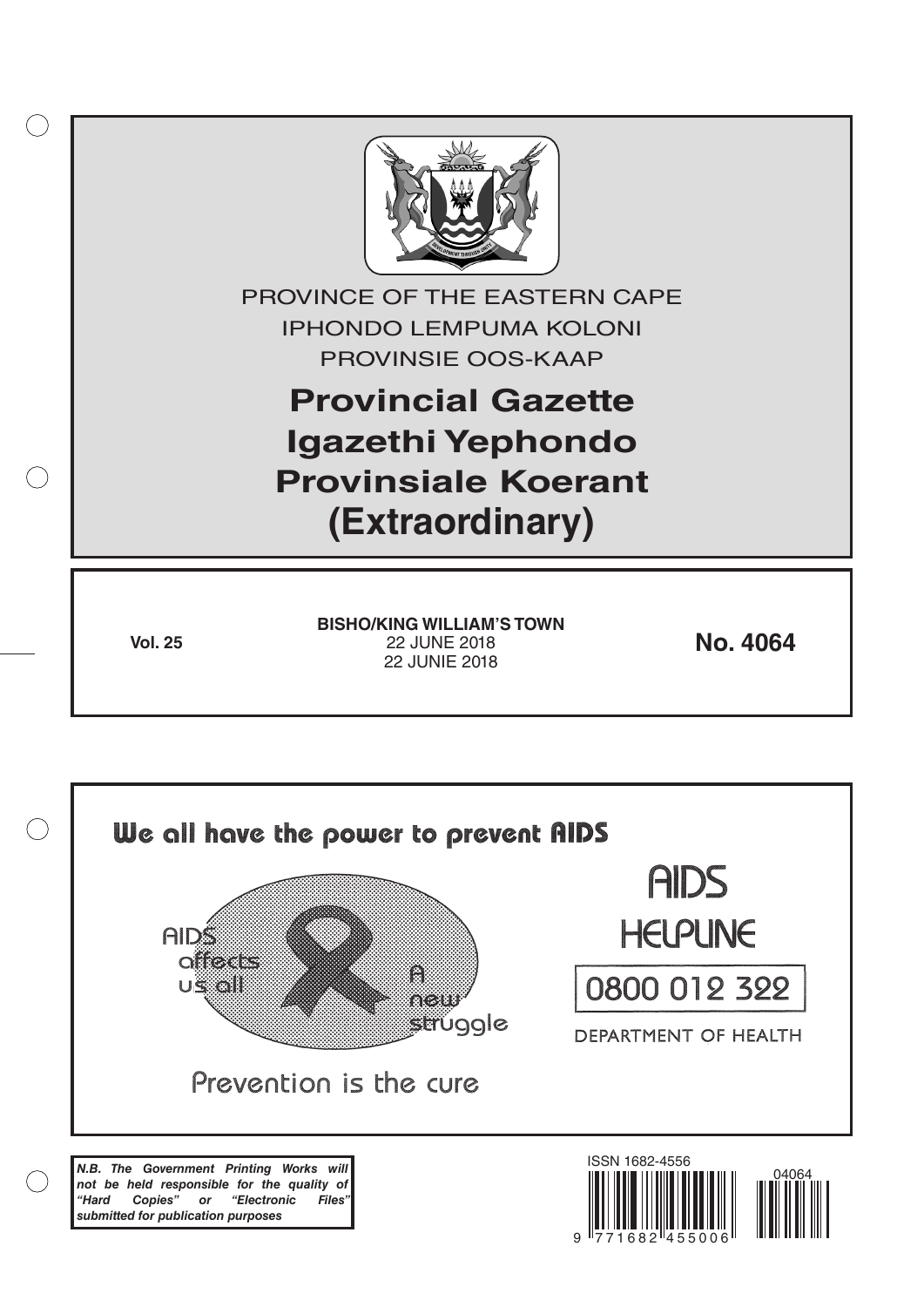# **IMPORTANT NOTICE:**

**The GovernmenT PrinTinG Works Will noT be held resPonsible for any errors ThaT miGhT occur due To The submission of incomPleTe / incorrecT / illeGible coPy.**

**no fuTure queries Will be handled in connecTion WiTh The above.**

## **CONTENTS**

|     |                                                                                                       | Gazette<br>No. | Page<br>No. |
|-----|-------------------------------------------------------------------------------------------------------|----------------|-------------|
|     | <b>LOCAL AUTHORITY NOTICES • PLAASLIKE OWERHEIDS KENNISGEWINGS</b>                                    |                |             |
| 106 | Eastern Cape Liquor Act (10/2003): Notice of lodgement of applications for transfer of certificate of | 4064           |             |
| 107 |                                                                                                       | 4064           |             |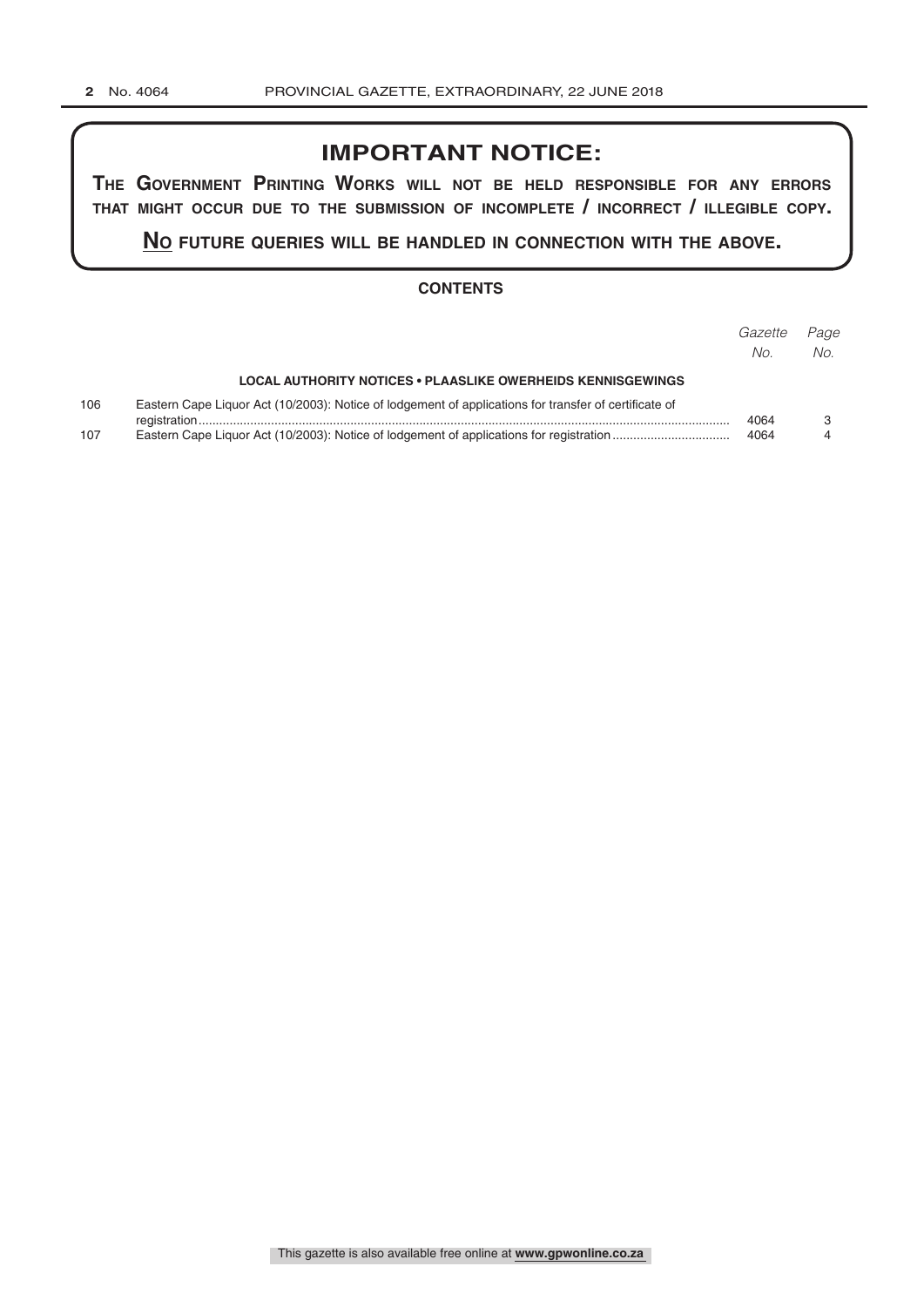# Local Authority Notices • Plaaslike Owerheids Kennisgewings

### **LOCAL AUTHORITY NOTICE 106 OF 2018**

FORM 9 Reg 11 (1)]

#### EASTERN CAPE LIQUOR ACT, 2003 (Act No. 10 of 2003)

### NOTICE OF LODGEMENT OF APPLICATIONS FOR TRANSFER OF CERTIFICATE OF REGISTRATION

Notice is hereby given that the applications for transfer of certificates of registration, particulars of which appear in the Schedule hereunder, have been lodged with the Board.

Interested parties may, free of charge, inspect any application which appears in the Schedule hereunder and may within twenty one days of this notice, lodge with the Board written representations in support of, or written objections.

#### LERATO RADIKOANYANA EASTERN CAPE LIQUOR BOARD 21 June 2018

SCHEDULE

| <b>Application Number</b> |                   |                                                                             |                                                                                            |                                                         |                                                                               |  |
|---------------------------|-------------------|-----------------------------------------------------------------------------|--------------------------------------------------------------------------------------------|---------------------------------------------------------|-------------------------------------------------------------------------------|--|
|                           |                   | Name and number<br>Particulars of certificate of<br>of Ward<br>registration |                                                                                            | Particulars of holder of<br>certificate of registration | <b>Particulars of</b><br>prospective holder of<br>certificate of registration |  |
| 1.                        | ECP02178/90454/ON | Ward 5 Nelson<br>Mandela<br>Metropolitan<br>Municipality                    | Café Rouge, Erf 2190, 26 Irvine<br>Street, Central, Por Elizabeth, 6001                    | <b>Rianette Dobkins</b>                                 | SP Fencing (Pty) Limited                                                      |  |
| 2.                        | ECP22943/90454/ON | Ward 5 Nelson<br>Mandela<br>Metropolitan<br>Municipality                    | Sheerprops 12 (Pty) Limited, 93<br>Central,<br>Russell<br>Road,<br>Port<br>Elizabeth, 6001 | Gavin Murray Ingram                                     | <b>Bugatti Executive Lounge</b><br>(Pty) Limited                              |  |
| 3.                        | ECP23153/90454/ON | Ward 48 Nelson<br>Mandela<br>Metropolitan<br>Municipality                   | Covler<br>46<br>Pool Pub,<br><b>Beavers</b><br>Street, Uitenhage, 6280                     | Adriaan Johannes                                        | Ismail Moosa                                                                  |  |
| $\overline{4}$ .          | ECP10783/03026/ON | Ward 8 Makana<br>Local Municipality                                         | 137 High Street, Erf 3738, 137 High<br>Street, Grahamstown, 6139                           | Alaric Mac Heim                                         | Browns Grahamstown<br>(Pty) Limited                                           |  |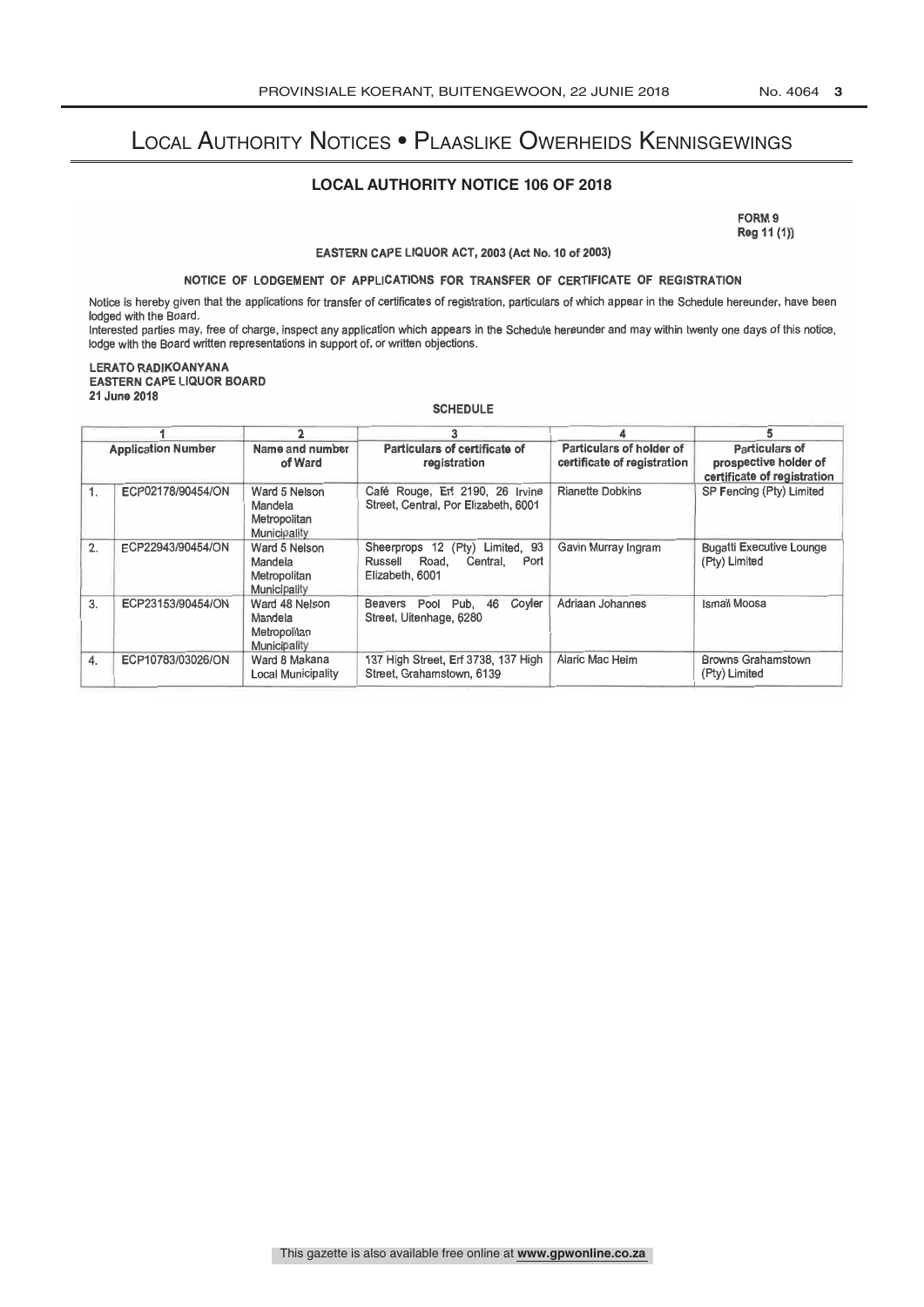## **LOCAL AUTHORITY NOTICE 107 OF 2018**

1. CM3. CM3.  $\ln$ ca 4 (1)

#### EASTERN CAPE LIQUOR ACT, 2003 (Act No. 10 of 2003) NOTICE OF LODGEMENT OF APPLICATIONS FOR REGISTRATION

Notice is hereby given that the applications for registration, particulars of which appear in the Schedule hereunder, have been lodged with the Board.<br>Interested parties may, free of charge, inspect any application which a this notice, lodge with the Board written representations in support of, or written objections. LERATO RADIKOANYANA EASTERN CAPE LIQUOR BOARD 21 June 2018 SCHEDULE

|                           |                   | $\overline{2}$                                           | 3                                   | 4                               | 5                                                                                             |
|---------------------------|-------------------|----------------------------------------------------------|-------------------------------------|---------------------------------|-----------------------------------------------------------------------------------------------|
| <b>Application Number</b> |                   | Name and number of<br>Ward                               | Kind of registration<br>applied for | Kind of<br>liquor to be<br>sold | Name under which business is to be<br>conducted and particulars of the erf,<br>street or farm |
| 1.                        | REF7207170808087  | Ward 40 Buffalo City<br><b>Metropolitan Municipality</b> | On and Off<br><b>Consumption</b>    | All kinds                       | Nobesuthu (Spezz), Dubu Location, King<br>Williams Town, 5600                                 |
| 2.                        | REF8808105152084  | Ward 50 Buffalo City<br>Metropolitan Municipality        | On and Off<br>Consumption           | All kinds                       | Windover Liquor, Farm 751, Portion 1 of<br>Farm 751, Trading Station, East London,<br>5201    |
| 3.                        | REF2010/063970/23 | Ward 37 Buffalo City<br>Metropolitan Municipality        | On and Off<br>Consumption           | All kinds                       | Fredos Diner & Pub, Erf 1730, 42A Louisa<br>Street, King Williams Town, 5600                  |
| 4.                        | REF7404090633089  | Ward 54 Nelson Mandela<br>Metropolitan Municipality      | On and Off<br>Consumption           | All kinds                       | Erontshini Tavern, 37317 Mpangele Street,<br>Motherwell N.U. 29, Port Elizabeth, 6001         |
| 5.                        | REF1988/002548/07 | Ward 30 Mnguma Local<br>Municipality                     | Off Consumption                     | All kinds                       | Boxer Superliquors Centane, Bell Road,<br>R33 & R38, Centane, 4910                            |
| 6.                        | REF7701012167082  | Ward 34 King Sabata<br>Dalindyebo Local<br>Municipality  | On and Off<br>Consumption           | All kinds                       | Emlanjeni Tavern, Tabase Mission<br>Administrative Area, Mthatha, 5099                        |
| $\overline{7}$ .          | REF8609271050080  | Ward 12 King Sabata<br>Dalindyebo Local<br>Municipality  | On and Off<br>Consumption           | All kinds                       | Madubulekepuza Tavern, Mbengosha<br>Street, Slovo Park, Mthatha, 5100                         |
| 8.                        | REF8003205560085  | Ward 35 King Sabata<br>Dalindyebo Local<br>Municipality  | On and Off<br>Consumption           | All kinds                       | Joko Tavern, Tyumbu Administrative Area,<br>Zimbane Location, Mthatha, 5100                   |
| 9.                        | REF8702150138082  | Ward 2 Dr Beyers Naude<br><b>Local Municipality</b>      | On and Off<br>Consumption           | All kinds                       | The Muller House Restaurant And Pub. Erf<br>1256, 1 Muller Street, Graaff Reinet, 6280        |
| 10.                       | REF8123005630084  | Ward 8 Mbizana Local<br>Municipality                     | On and Off<br>Consumption           | All kinds                       | Peace Tavern, Ku Bha Location, Flagstaff,<br>4810                                             |
| 11.                       | REF1988/023930/23 | Ward 15 Kouga Local<br>Municipality                      | <b>Special Event</b>                | All kinds                       | Kouga Humansdorp Lentefees, Erf 512,<br>Nico Malan High School, Humansdorp,<br>6300           |
| 12.                       | REF6206281030087  | Ward 05 Port St Johns<br><b>Local Municipality</b>       | On and Off<br>Consumption           | All kinds                       | Mthwa Tavem, Caguba Administrative Area,<br>Port St Johns, 5120                               |
| 13.                       | REF6001076095084  | Ward 01 Port St Johns<br><b>Local Municipality</b>       | On and Off<br>Consumption           | All kinds                       | Phondo Lunye Tavern, Qandu<br>Administrative Area, Nyakeni Location, Port<br>St Johns, 5120   |
| 14.                       | REF8602221044089  | Ward 15 Ingquza Hill<br>Local Municipality               | On and Off<br>Consumption           | All kinds                       | Moona's Tavern, Joe Slovo, Lusikisiki, 4820                                                   |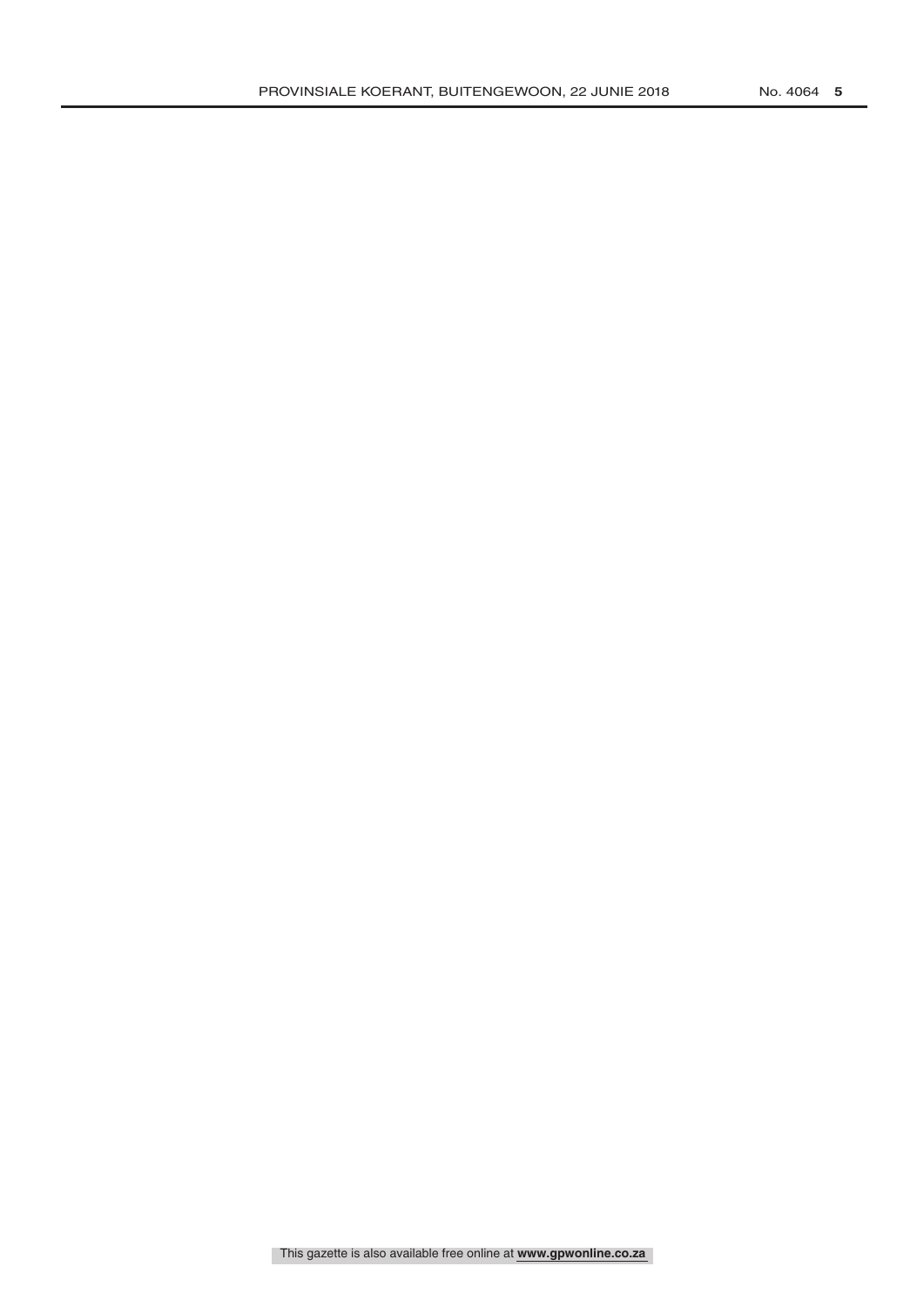This gazette is also available free online at **www.gpwonline.co.za**